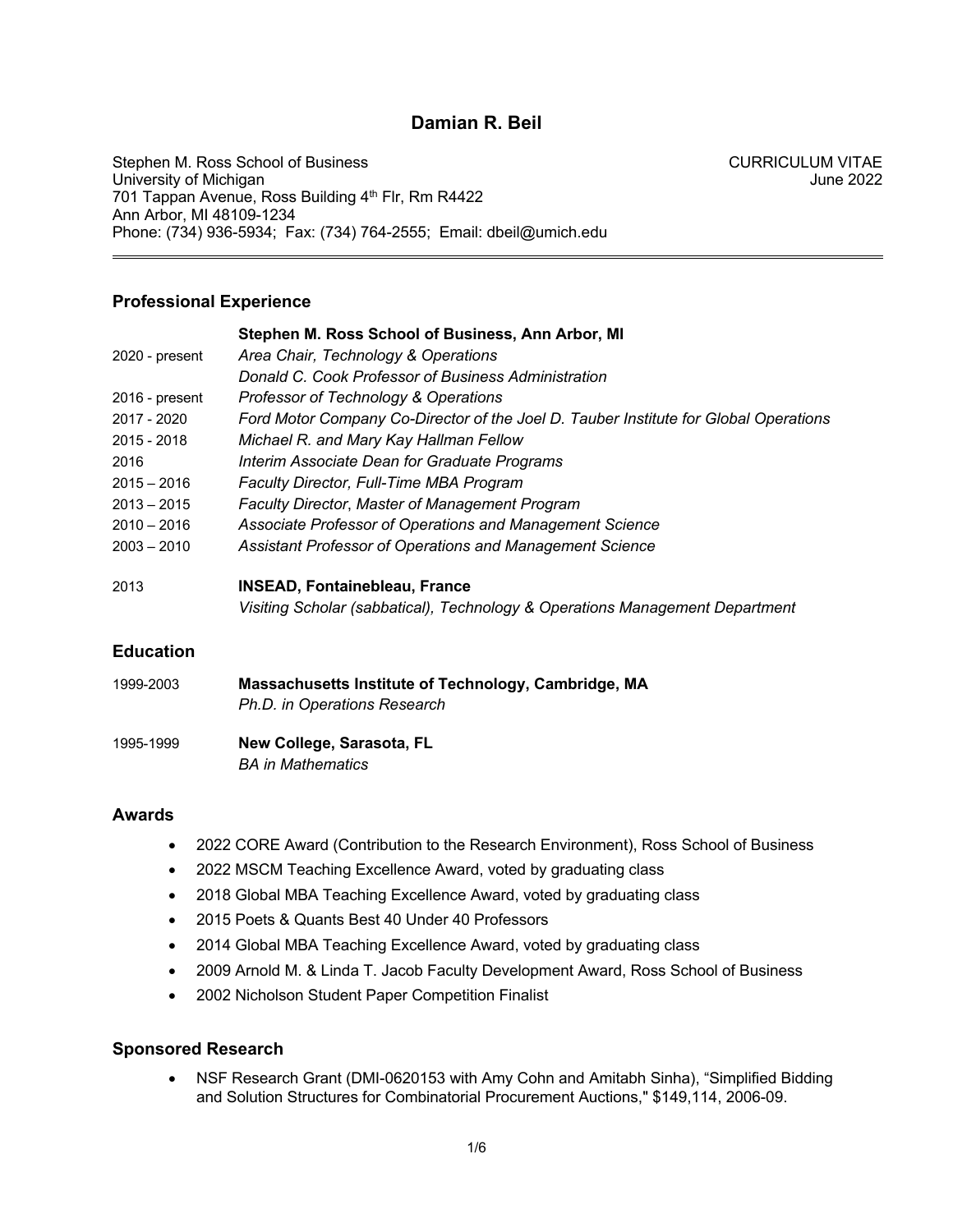- NSF Research Grant (CMMI-0800158 with Volodymyr Babich and Goker Aydin), "Supply Risk Management and Asymmetric Information," \$220,000, 2008-10.
- Ford Motor Company (with Izak Duenyas), "Incentive mechanism design for enhanced supplier selection and operational performance", \$150,000, 2018-20.

# **Teaching**

## **Ross School of Business, Ann Arbor, MI**

- *Strategic Sourcing (MBA)*. 2010-18, 21: *4.8/5.0*
- *Introduction to Operations Management (MBA).* 2008-12, 2014-18, 20, 22. *4.8/5.0*.
- *Introduction to Operations Management (WMBA).* 2021. *4.9/5.0*.
- *Introduction to Operations Management (GMBA).* 2010-15,17, 21. *4.8/5.0*.
- *Introduction to Operations Management (MM).* 2015. *4.9/5.0*.
- *Topics in Global Operations* (MBA, ENG). 2017-19, *4.8/5.0*.
- *Business Transformation Residency* (Online MBA). 2020-21. *4.5/5.0.*
- *Action Learning Projects in Operations, Procurement, and Supply Chain Management (MBA/BBA).* 2011. *4.5/5.0.*
- *Introduction to Operations Management* (BBA). 2004-7. *4.9/5.0*.
- *Ph.D course on Procurement and Sourcing*. 2005, 10, 13. *4.9/5.0*.
- *Faculty Advisor: Multidisciplinary Action Projects* (MBA). 24 student teams. 2004-6,10,14,17.
- *Faculty Advisor: Tauber Institute for Global Operations Student Projects* (MBA, MS). 18 projects. Companies: Dell, Intel, Boeing, BorgWarner, FederalMogul, General Motors, Guardian Industries, Volkswagen, Microsoft, AIP. 2004-17, 21.
- *Faculty Advisor: Supply Chain Consulting Studio Projects* (MSCM). 5 student teams. 2022.
- *Executive Education*. 2011, *Efficient and Responsive Operations* 1-day custom course for Schaeffler Group, Shanghai. *Operations and Supply Chain Management* course for William Davidson Institute, Riga (2-day, 2011-17) and Zagreb (1-day 2014). 2014, *Strategic Sourcing* 2-day course for William Davidson Institute, Bogota. 2014-15 *Supply Chain Summit* 2-day course for Dell Inc., various countries.

# **Published Papers**

- 1. "An Inverse-Optimization-Based Auction Mechanism to Support a Multi-Attribute RFQ Process," (with Lawrence M. Wein), 2003. *Management Science*, 49: 1529-1545.
- 2. "Total-Cost Procurement Auctions: Impact of Suppliers' Cost Adjustments on Auction Format Choice" (with Dimitris Kostamis and Izak Duenyas), 2009. *Management Science,* 55: 1985- 1999.
- 3. "RFQ Auctions with Supplier Qualification Screening," (with Zhixi Wan), 2009. *Operations Research*, 57: 934-949.
- 4. "Supply Disruptions, Asymmetric Information and a Backup Production Option," (with Zhibin (Ben) Yang, Goker Aydin and Volodymyr Babich), 2009. *Management Science*, 55: 192-209.
- 5. "Solving Truckload Procurement Auctions over an Exponential Number of Bundles," (with Richard Chen, Shervin AhmadBeygi, Amy Cohn, and Amitabh Sinha), 2009. *Transportation Science,* 43: 493-510.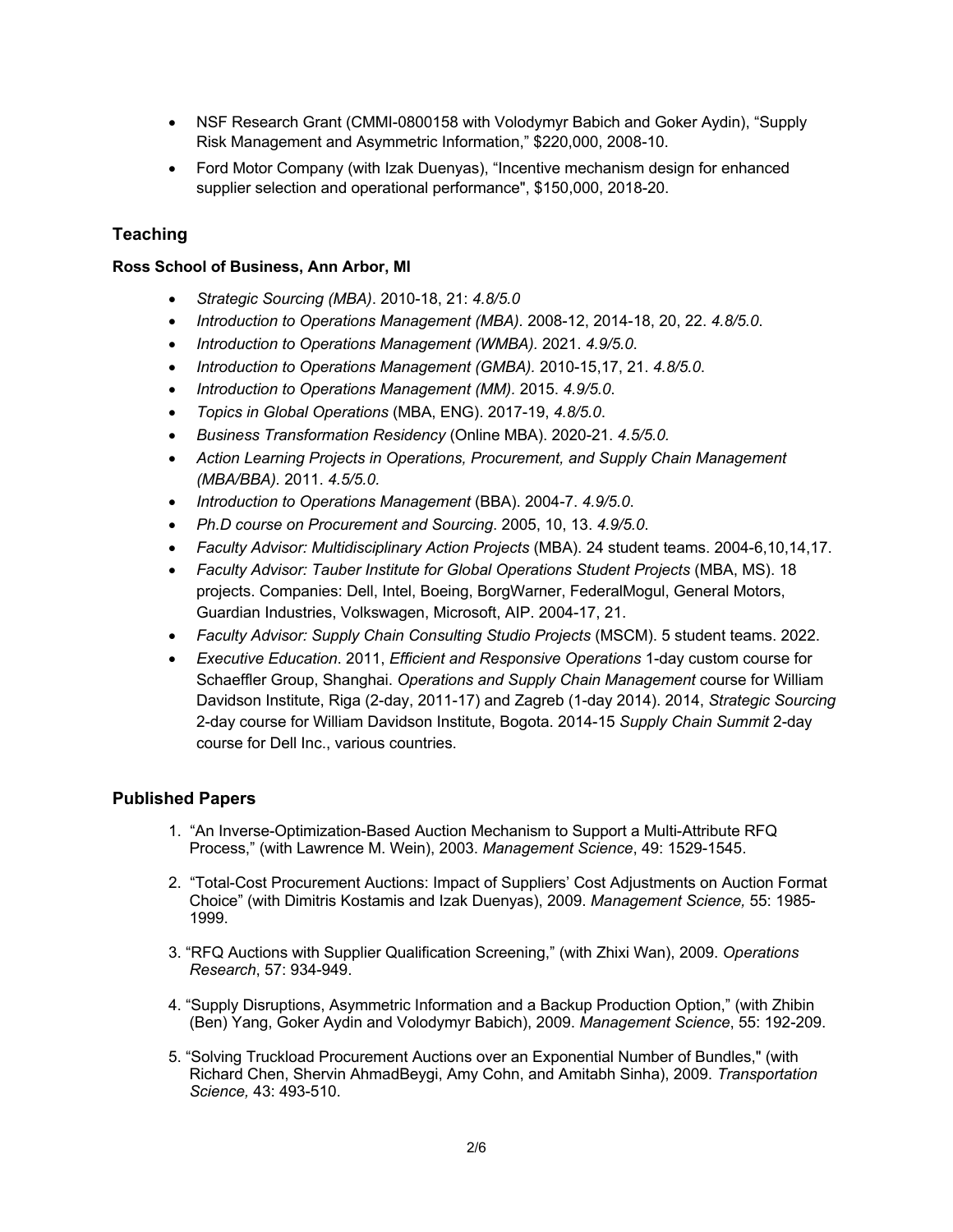- 6. "A Pooling Analysis of Two Simultaneous Online Auctions," (with Lawrence M. Wein), 2009. *Manufacturing and Service Operations Management*, 11: 33-51.
- 7. "Using a Dual-Sourcing Option in the Presence of Asymmetric Information about Supplier Reliability: Competition vs. Diversification," (with Zhibin (Ben) Yang, Goker Aydin and Volodymyr Babich), 2012. *Manufacturing and Service Operations Management*, 14: 202-217.
- 8. "When Does it Pay to Delay Supplier Qualification? Theory and Experiments," (with Zhixi Wan and Elena Katok). 2012. *Management Science*, 58: 2057-2075.
- 9. "Simple Auctions for Supply Contracts," (with Bin Hu and Izak Duenyas). 2013. *Management Science*, 59: 2332-2342.
- 10. "Does Pooling Purchases Lead to Higher Profits?," (with Bin Hu and Izak Duenyas). 2013. *Management Science*, 59: 1576-1593.
- 11. "Price-Quoting Strategies of an Upstream Supplier," (with Bin Hu and Izak Duenyas). 2013. *Management Science,* 59: 2093-2110.
- 12. "Bid-Taker Power and Supply Base Diversification," (with Zhixi Wan). 2014. *Manufacturing and Service Operations Management*, 16: 300-314. (MSOM 2008 Student Paper Competition Finalist.)
- 13. "Split Award Auctions for Supplier Retention," (with Aadhaar Chaturvedi and Victor Martinez de Albeniz). 2014. *Management Science*, 60: 1719-1737.
- 14. "When to Deploy Test Auctions in Sourcing," (with Qi (George) Chen, Izak Duenyas and Brendan See). 2018. *Manufacturing and Service Operations Management*, 20: 232-248*.* (Selected as "Editor's Pick" for Spring 2018.)
- 15. "Split-Award Auctions: Insights from Theory and Experiments," (with Aadhaar Chaturvedi and Elena Katok), 2018. *Management Science*, 65: 71-89.
- 16. "The Role of Problem Specification in Crowdsourcing Contest for Design Problems: A Theoretical and Empirical Analysis," (with Zhaohui (Zoey) Jiang and Yan Huang), 2019. *Manufacturing and Service Operations Management*, Special issue on Sharing Economy and Innovative Marketplaces, 23: 637-656.
- 17. "Supplier Sustainability Assessments in Total-Cost Auctions," (with Karca D. Aral and Luk Van Wassenhove), 2021. *Production and Operations Management*, 30: 902-920.
- 18. "The Role of Feedback in Dynamic Crowdsourcing Contests: A Structural Empirical Analysis," (with Zhaohiu (Zoey) Jiang and Yan Huang), 2021. *Management Science*, to appear*.* (IBM Service Science 2019 Student Paper Competition Finalist.)
- 19. "Procurement Auctions with Post-Bid Cost Reductions," (with George Chen and Izak Duenyas), 2022. To appear in *Operations Research.*
- 20. "Running Online Experiments Using Web Conferencing Software," (with Jiawei Li, Izak Duenyas, and Stephen Leider), 2021. *Journal of the Economic Science Association*, to appear.
- 21. "Analysis and Comparison of Multimodal Cancer Treatments," (with Lawrence M. Wein), 2002. *IMA Journal of Mathematics Applied to Medicine and Biology*, 18: 343-376.
- 22. "Sequencing Surgery, Radiotherapy and Chemotherapy: Insights from a Mathematical Analysis," (with Lawrence M. Wein), 2002. *Breast Cancer Research and Treatment*, 74: 279- 286.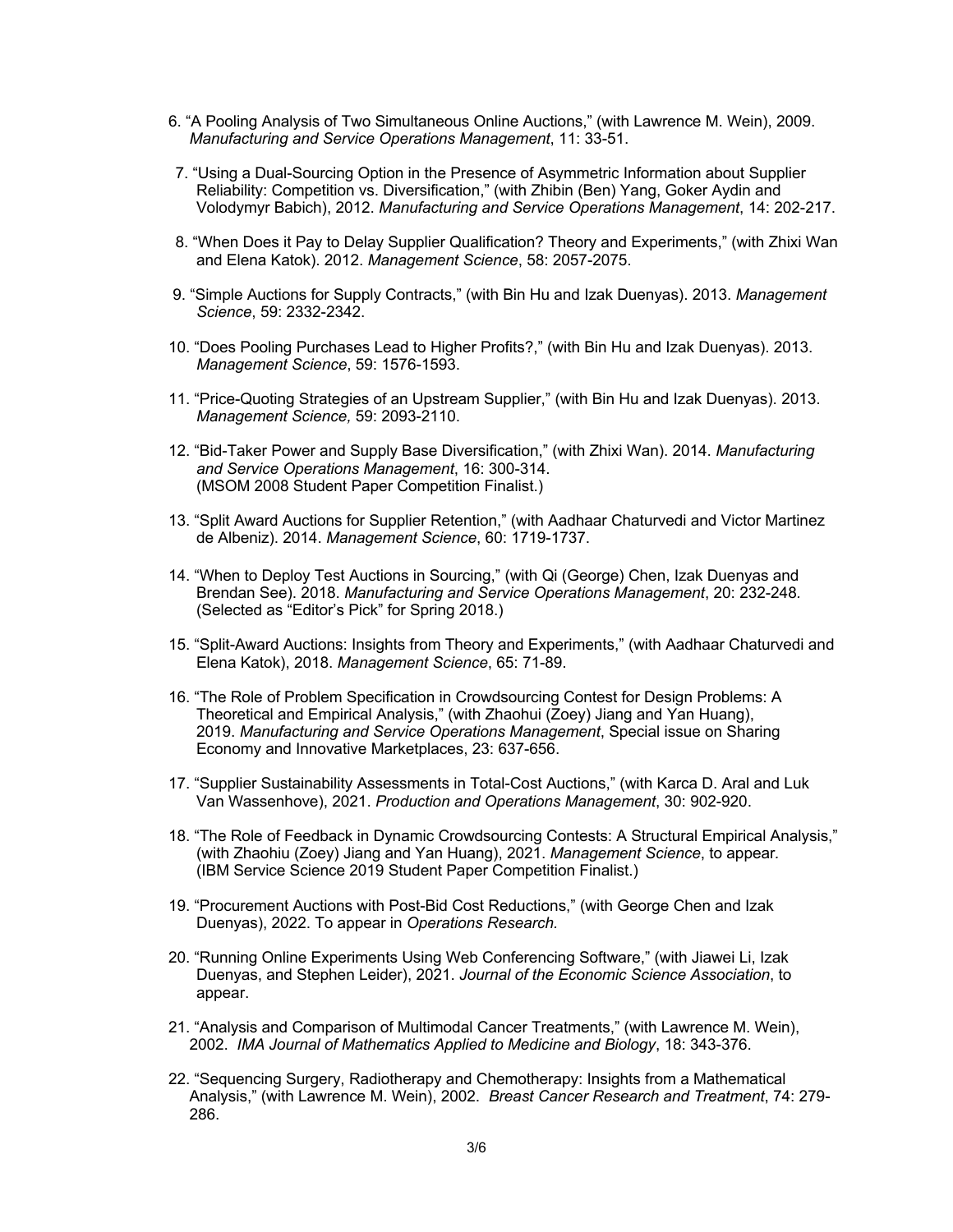## **Working Papers**

- 23. "Auctions to Learn Consumer Demand for a Product with a Short Selling Horizon," (with Mathew Potoff), 2007.
- 24. "Using Cost Modeling to Set a More Informed Procurement Auction Reserve Price," (with Yan Yin and Hyun-soo Ahn), 2015. In preparation for submission*.* (POMS 2013 Student Paper Competition Finalist.)
- 25. "Team Decision Making in Operations Management," (with Jiawei Li and Stephen Leider), 2021. Under revision.
- 26. "Human Decision-Making in Dynamic Resource Allocation," (with Jiawei Li, Izak Duenyas, and Stephen Leider). 2021. Under revision.

#### **Invited Articles and Chapters**

- 27. "Supplier Selection," 2010. Wiley *Encyclopedia of Operations Research and Management Science.*
- 28. "Decentralized Supply Risk Management," (with Zhibin (Ben) Yang, Goker Aydin and Volodymyr Babich). 2010. *Handbook of Integrated Risk Management in Global Supply Chains*, co-edited by Panos Kouvelis, Onur Boyabatli, Lingxiu Dong, and Rong Li. Wiley.
- 29. "Research Opportunities in Auctions and Procurement." Invited chapter for *Tutorials in Operations Research* (in conjunction with the INFORMS 2010 Tutorial Sessions).

### **Work in Preparation**

- 30. "Procurement Auctions with Error-Prone RFQs," (with Yan Yin and Hyun-soo Ahn).
- 31. "Bidding Decisions under Costly Information Acquisition," (with Brendan See, Izak Duenyas, and Stephen Leider).
- 32. "The Value of Greater Transparency in Legal Services Outsourcing," (with Jacob Chestnut).
- 33. "Managing Design Changes in Procurement", (with Jiawei Li, Izak Duenyas, and Stephen Leider).

#### **Teaching Material**

"Supplier Selection at Casturn Systems, (A), (B)," (with Izak Duenyas, Richeek Maitra, and Anthony Tricozzi). 2012. William Davidson Institute, cases 1-429-248 and 1-429-249.

"REI Rentals" (with Wallace Hopp, Mary Fritz, and Rich Groussett). 2013. William Davidson Institute, case 1-429-292.

Awarded first place, 2013 Erb Institute Sustainability Case Awards competition.

**"**Cross-Selling Stumbles at UMM Bank Indonesia". 2019. William Davidson Institute, case 4- 354-573.

**"**Reissco: Contending with Supplier Price Increases" (with Paul Nary). 2019. William Davidson Institute, case 1-029-951.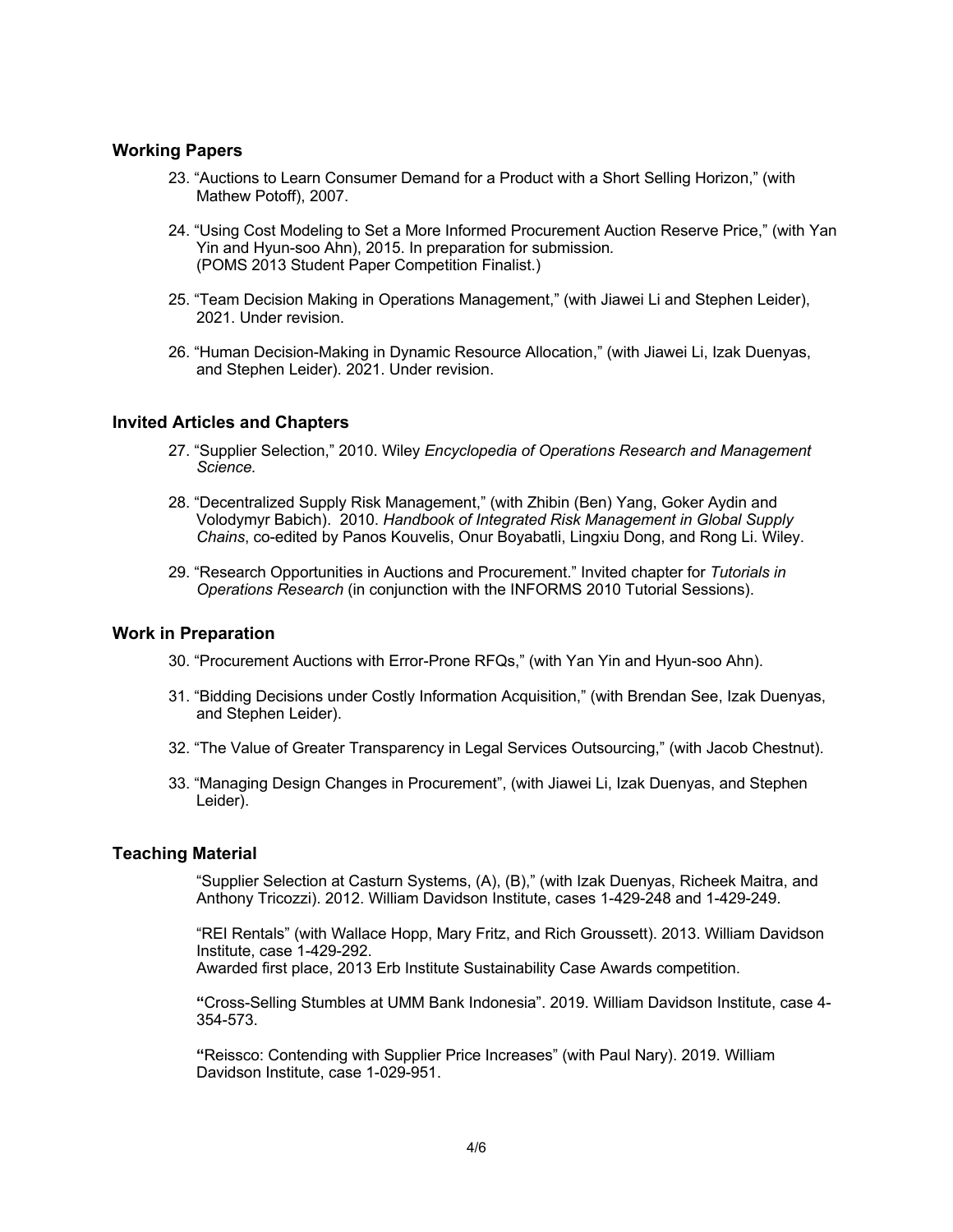**"**Topco Pharmaservices, Inc.: Quality Improvement in the Clinical Supply Outsourcing Process" (with Wallace Hopp). 2020. William Davidson Institute, case 1-528-696.

## **Invited Talks**

- 2019 Syracuse University, Whitman School of Management Supply Chain Seminar
- 2019 NYU Stern School of Business, Operations Management Seminar
- 2018 Marketplace Innovation Workshop, Plenary Speaker
- 2018 Centre for European Economic Research (ZEW) Workshop on Market Design, Keynote Speaker
- 2018 University of Nebraska, Supply Chain Management and Analytics Seminar
- 2017 Ford Motor Company, Workshop on Supplier Selection and Risk Management
- 2017 University College London, School of Management Research Seminar
- 2016 Ivey Business School Management Science Seminar
- 2016 Koç University, Business School and Industrial Engineering joint seminar
- 2016 University of Calgary Haskayne School of Business, The Canadian Centre for Advanced Supply Chain Management and Logistics seminar series
- 2015 Cologne Workshop on Auctions and Procurement Design, Keynote Speaker
- 2015 Washington University in St. Louis Olin Business School, Boeing Center for Technology, Information & Manufacturing Seminar
- 2015 Stanford GSB, Operations, Information, and Technology Seminar
- 2015 UNC Kenan-Flagler Business School, Operations Seminar
- 2014 University of Umea, Economics Seminar
- 2013 INSEAD, Technology and Operations Management Seminar
- 2013 London Business School, Management Science and Operations Seminar
- 2013 University College London, Management Science and Innovation Seminar
- 2013 IESE, Production, Technology and Operations Management Seminar
- 2013 HEC Paris, Operations Management & Information Technology Seminar
- 2013 University of Cologne, DFG Research Unit "Design and Behavior" Seminar
- 2012 University of Texas at Dallas Naveen Jindal School of Management, Operations/Supply Chain Management Seminar
- 2012 University of Minnesota, Industrial Systems and Engineering Seminar
- 2012 University of British Columbia Sauder School of Business, Operations and Logistics **Seminar**
- 2011 Ohio State University Fisher College of Business, Management Science Seminar
- 2010 Columbia University GSB, Decision, Risk and Operations Seminar
- 2010 UCLA Anderson School of Management, Decisions, Operations, and Technology Management Seminar
- 2009 University of Washington Foster School of Business, Information Systems and Operations Management Seminar
- 2009 Duke Fuqua School of Business, Decision Sciences Seminar
- 2009 MIT Sloan School of Management, Operations Management Seminar
- 2008 Penn State University Smeal College of Business
- 2006 Amazon.com Research Seminar
- 2006 University of Toronto Rotman School of Management, Operations Management Seminar

### **Professional Activities and Service**

**Editorial** 

- Associate Editor for *Management Science* 2014-present
- Associate Editor for *Operations Research* 2010-present
- Associate Editor for *Naval Research Logistics* 2011-2017, 2020-present
- Editorial Board, INFORMS Analytics Collections, 2021-present
- Senior Editor for *Production and Operations Management* 2013-2017